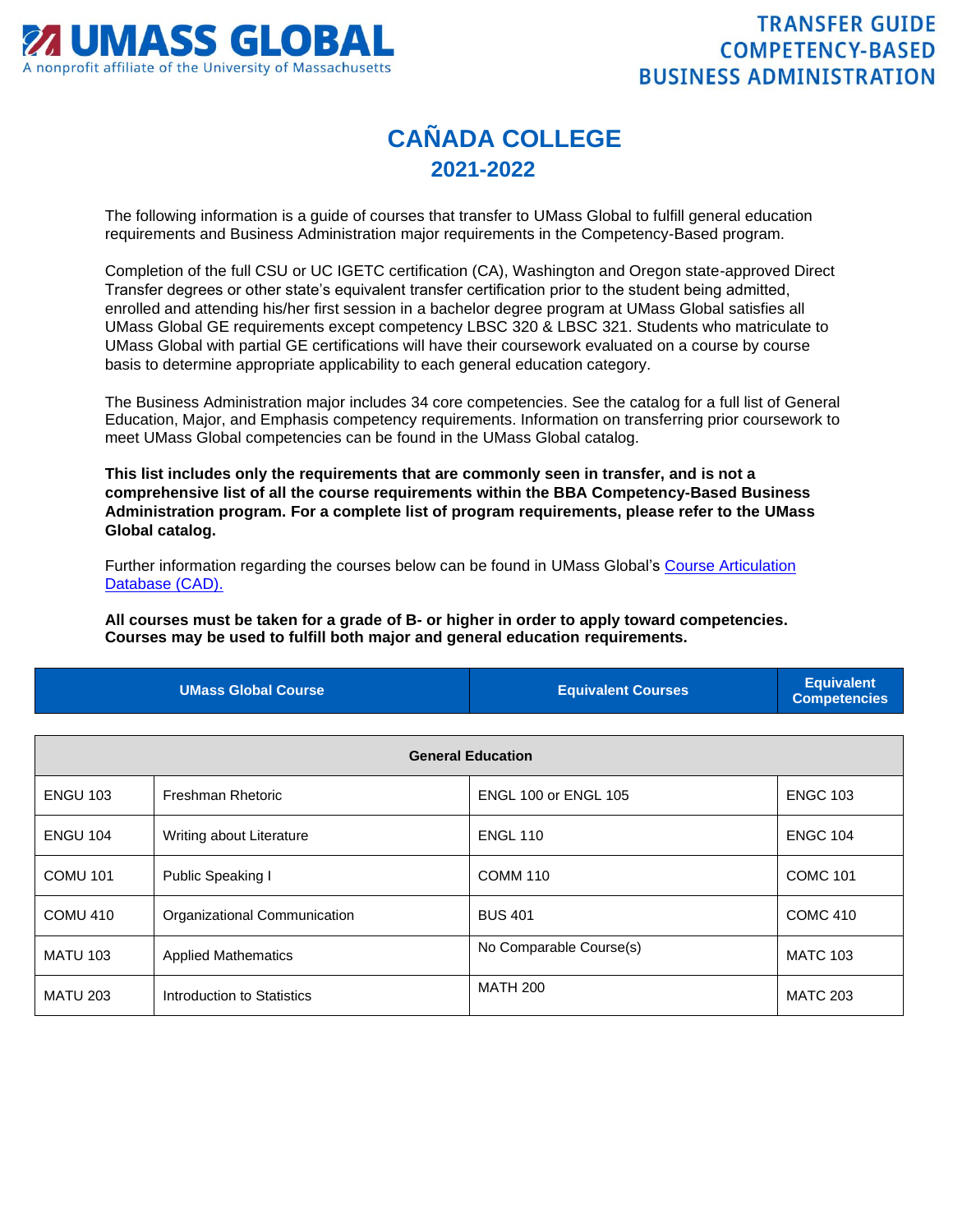| ART 101, 102, 103, 104, 105, 113, 114, 116,<br>118, 131, 204, 205, 206, 207, 213, 214, 221,<br>222, 229, 231, 232, 250, 301, 306<br>BUS. 401*<br>COMM 110*, 127, 130*, 140, 150*, 180<br><b>DANC 100</b><br>DRAM 101, 140, 150, 151, 160, 200, 201<br><b>ECE 191</b><br>ENGL 161, 162, 164, 165, 200<br><b>PHLC 110</b><br>Humanities<br>Any 9 Credits of Humanities<br>HUMC 110, 115<br>ETHN 105, 107, 265, 288<br><b>LING 200</b><br>LIT. 151, 200, 205, 231, 232, 252, 266, 371,<br>372, 373, 375, 441, 442<br>MUS. 100, 202, 210, 215, 240, 250, 260, 271,<br>275<br>PHIL 100, 103, 160, 175, 190, 200, 240, 300,<br>312<br>SPAN 110, 112, 120, 121, 122, 131, 132, 140,<br>145, 150, 152, 162 |  |  |                                          |  |
|----------------------------------------------------------------------------------------------------------------------------------------------------------------------------------------------------------------------------------------------------------------------------------------------------------------------------------------------------------------------------------------------------------------------------------------------------------------------------------------------------------------------------------------------------------------------------------------------------------------------------------------------------------------------------------------------------|--|--|------------------------------------------|--|
|                                                                                                                                                                                                                                                                                                                                                                                                                                                                                                                                                                                                                                                                                                    |  |  |                                          |  |
|                                                                                                                                                                                                                                                                                                                                                                                                                                                                                                                                                                                                                                                                                                    |  |  |                                          |  |
|                                                                                                                                                                                                                                                                                                                                                                                                                                                                                                                                                                                                                                                                                                    |  |  |                                          |  |
|                                                                                                                                                                                                                                                                                                                                                                                                                                                                                                                                                                                                                                                                                                    |  |  |                                          |  |
|                                                                                                                                                                                                                                                                                                                                                                                                                                                                                                                                                                                                                                                                                                    |  |  |                                          |  |
|                                                                                                                                                                                                                                                                                                                                                                                                                                                                                                                                                                                                                                                                                                    |  |  |                                          |  |
|                                                                                                                                                                                                                                                                                                                                                                                                                                                                                                                                                                                                                                                                                                    |  |  |                                          |  |
|                                                                                                                                                                                                                                                                                                                                                                                                                                                                                                                                                                                                                                                                                                    |  |  |                                          |  |
|                                                                                                                                                                                                                                                                                                                                                                                                                                                                                                                                                                                                                                                                                                    |  |  |                                          |  |
|                                                                                                                                                                                                                                                                                                                                                                                                                                                                                                                                                                                                                                                                                                    |  |  |                                          |  |
|                                                                                                                                                                                                                                                                                                                                                                                                                                                                                                                                                                                                                                                                                                    |  |  |                                          |  |
|                                                                                                                                                                                                                                                                                                                                                                                                                                                                                                                                                                                                                                                                                                    |  |  |                                          |  |
|                                                                                                                                                                                                                                                                                                                                                                                                                                                                                                                                                                                                                                                                                                    |  |  |                                          |  |
|                                                                                                                                                                                                                                                                                                                                                                                                                                                                                                                                                                                                                                                                                                    |  |  |                                          |  |
|                                                                                                                                                                                                                                                                                                                                                                                                                                                                                                                                                                                                                                                                                                    |  |  |                                          |  |
|                                                                                                                                                                                                                                                                                                                                                                                                                                                                                                                                                                                                                                                                                                    |  |  |                                          |  |
|                                                                                                                                                                                                                                                                                                                                                                                                                                                                                                                                                                                                                                                                                                    |  |  |                                          |  |
|                                                                                                                                                                                                                                                                                                                                                                                                                                                                                                                                                                                                                                                                                                    |  |  |                                          |  |
|                                                                                                                                                                                                                                                                                                                                                                                                                                                                                                                                                                                                                                                                                                    |  |  |                                          |  |
|                                                                                                                                                                                                                                                                                                                                                                                                                                                                                                                                                                                                                                                                                                    |  |  |                                          |  |
|                                                                                                                                                                                                                                                                                                                                                                                                                                                                                                                                                                                                                                                                                                    |  |  | *Cannot Double Count with B4 Requirement |  |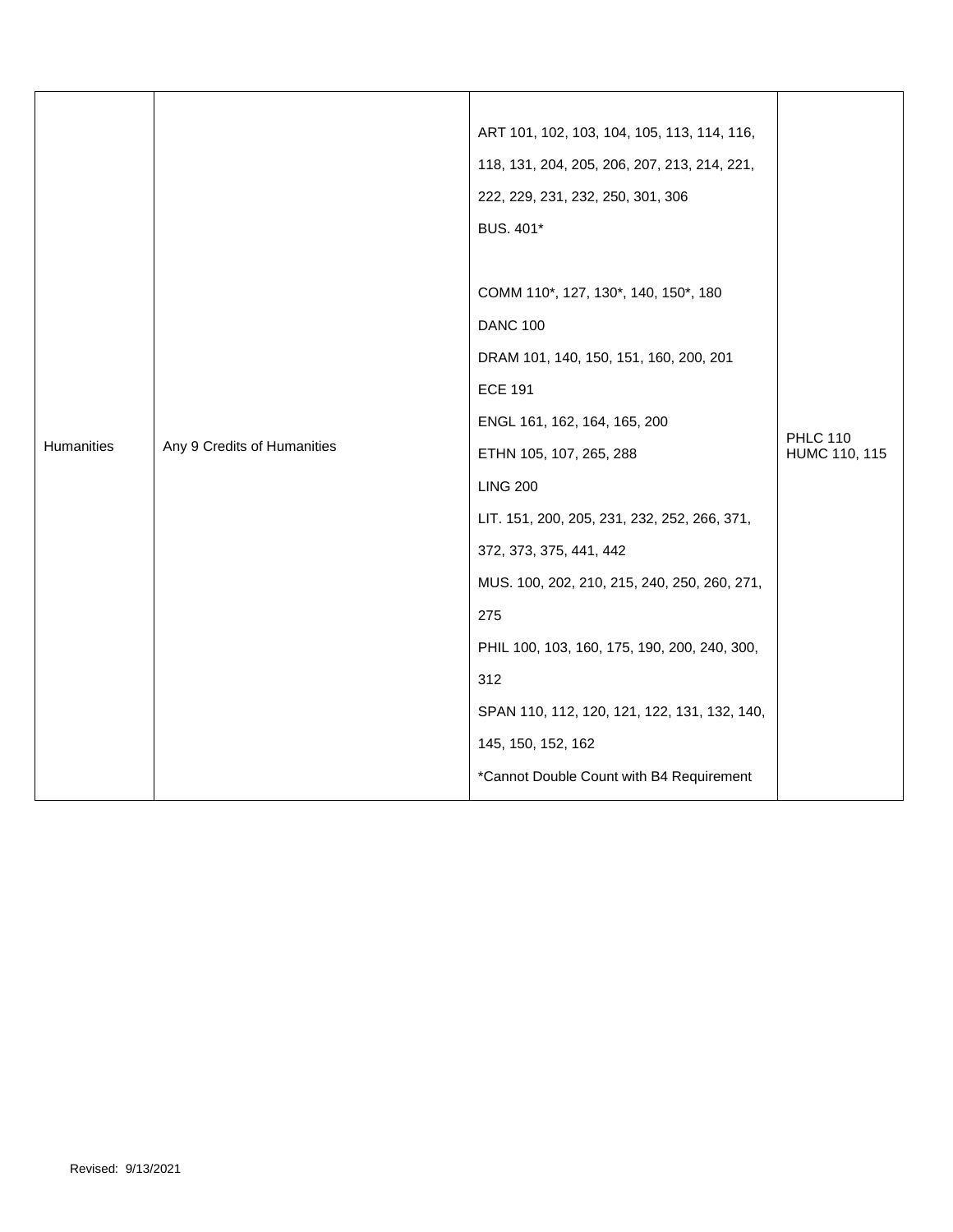| Natural<br>Sciences           | Any 6 Credits of Natural Sciences                                                    | ANTH 125, 126<br>ASTR 100, 101<br>BIOL 100, 110, 130, 132, 225, 230, 240, 250,<br>260, 310<br>CHEM 114, 192, 210, 220, 231, 232, 410<br>ENVS 101, 115<br>GEOG 100, 101<br>GEOL 100, 101, 121<br><b>METE 100</b><br>OCEN 100, 101<br>PHYS 114, 210, 220, 250, 260, 270                                                                                                                       | NSCC 115, 110  |
|-------------------------------|--------------------------------------------------------------------------------------|---------------------------------------------------------------------------------------------------------------------------------------------------------------------------------------------------------------------------------------------------------------------------------------------------------------------------------------------------------------------------------------------|----------------|
| Social Sciences               | Any 9 Credits of Social Sciences                                                     | ANTH 110, 200, 351<br>BUS 101, 180, 230<br>ECE 201, 210, 211, 212, 213, 223, 225, 254,<br>260, 263, 275, 313, 333, 366<br>ECON 100, 102, 230<br>ETHN 103, 105, 107, 108, 109<br>GEOG 110, 150<br>HIST 100, 101, 104, 106, 201, 202, 242, 245,<br>246, 247, 422<br><b>LEGL 249</b><br>PLSC 103, 130, 150, 170, 210, 310<br>PSYC 100, 106, 200, 205, 300, 340, 410<br>SOCI 100, 105, 141, 205 | SOSC 110, 115  |
| LBSU 302 &<br><b>LBSU 304</b> | Information Fluency and Academic Integrity &<br><b>Liberal Arts Core Foundations</b> | Cannot be satisfied in transfer                                                                                                                                                                                                                                                                                                                                                             | LBSC 320 & 321 |

| <b>Business Core</b> |                             |                 |                                 |
|----------------------|-----------------------------|-----------------|---------------------------------|
| ACCU 201             | Principles of Accounting I  | <b>ACTG 121</b> | ACCC 210, 215,<br>220, 225, 230 |
| ACCU 202             | Principles of Accounting II | <b>ACTG 131</b> | ACCC 235, 240                   |